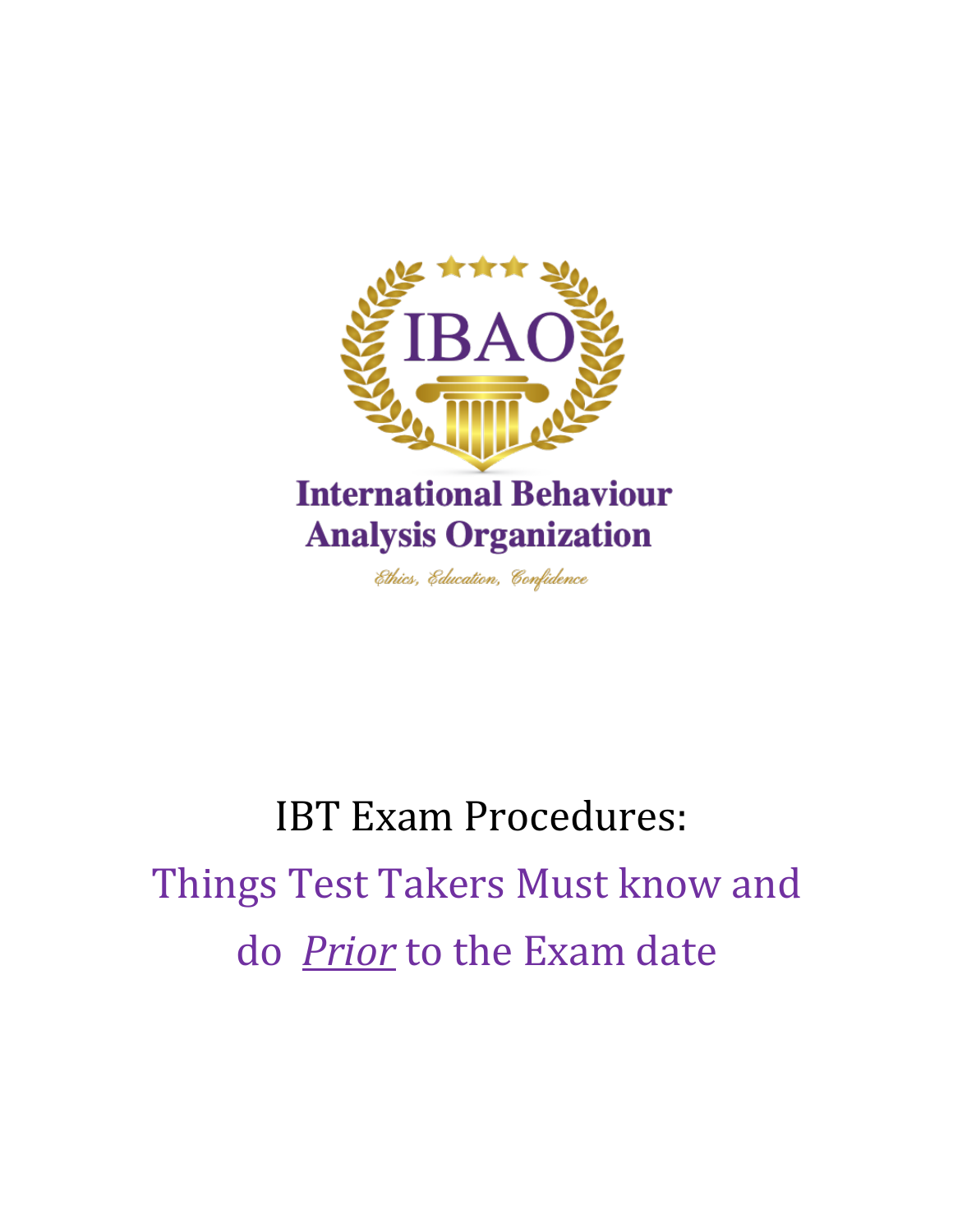Hello and welcome!

First, congratulations for making it to the IBT Exam! If you are preparing for the exam, it means you have demonstrated a rigorous commitment to the field of applied behavior analysis. You have dedicated a lot of time, money, and sacrifice to make it to this point. We look forward to having you join the ranks of IBTs! One last step, the IBT Exam.

In an effort to make the IBT Exam available to people all over the world, the International Behavior Analysis Organization (IBAO) has decided to provide the exam experience from any location in the world where a secure internet connection is possible. These efforts keep costs to a minimum and allow the greatest accessibility to the largest number of people.

There are no test centers.

There is no travel requirement.

#### There are no human proctors.

Exam security and test taking honesty are of utmost importance. To ensure the security of the exam and to protect the standards of the field, IBAO is utilizing a proctoring application that will record the assessment experience for potential review later. The application will use your computer's camera and microphone to record audio and video during the exam. Through a complex algorithm used by the proctoring application, normal and abnormal test taking behavior is known. If abnormal test taking behavior is suspected, a red flag will be created and made known to the IBAO Exam Review Committee. Those flagged instances will be reviewed, and a decision will be made regarding the event. If it is decided that exam dishonesty has occurred, the candidate will fail the exam and will not be allowed to re-test. No additional opportunities will be given to obtain the IBT. If it is decided that academic dishonesty was not demonstrated, no additional action will be taken.

*ALL* exams will be reviewed for abnormal test taking behaviors.

## **What are abnormal test taking behaviors?**

The proctoring application was created after watching thousands of people take online exams. These observed exams were studied for head movements, eye gaze, room sounds, body movements, and more. Leaving your seat, multiple people at your seat, looking up, down, or around more than is typical as if to read a "cheat sheet" or notes posted or present in the room, trying to open a different browser tab, calling out to someone, getting verbal assistance, rapid eye movements away from the screen as if reading something off the computer, and other similar behaviors that indicate the possibility of abnormal test taking behavior will each be flagged and reviewed. It is important to know that the application does not make decisions about academic dishonesty, IBAO does. Each instance of audio or video irregularity will be reviewed by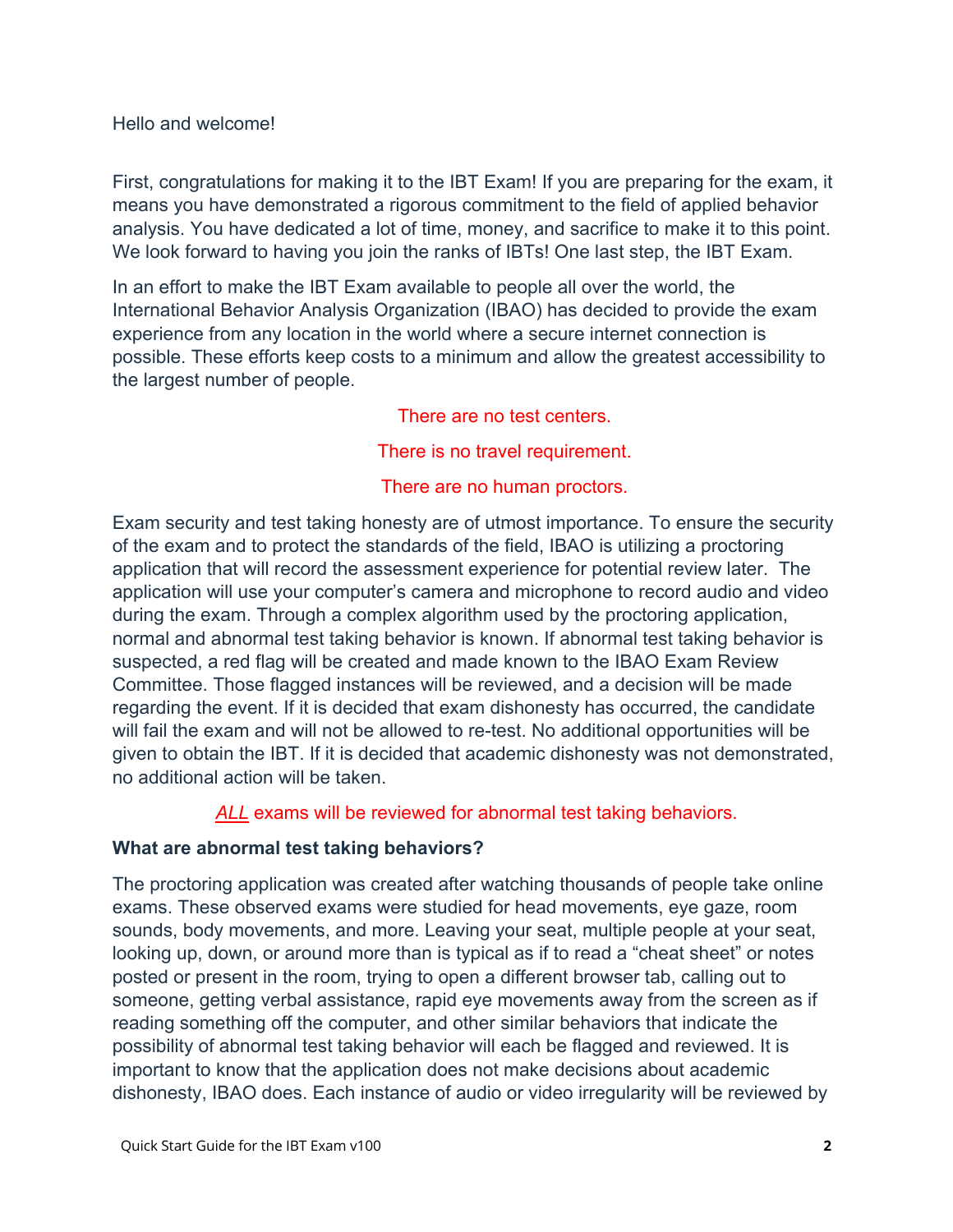humans who will apply a high standard of ethics and common sense to reach their decisions as to whether dishonesty has occurred.

You cannot get out of your seat (Unfortunately, this means no bathroom breaks either).

No one can sit with you.

You cannot communicate to others in any way for any reason.

Others cannot communicate with you.

You cannot have open books or resources around or visible.

You cannot stop and restart the exam.

Anything that could have the appearance of someone accessing or attempting to access anything other than the computer screen in front of them will create a red flag that will be reviewed.

## **How does the application see me when I take the exam?**

Instead of having a human standing in your room watching and listening to you while you take the exam, the application uses your computer's camera (a requirement for this exam) and your computer's microphone to record the sights and sounds of the room you will test in.

## **What's recorded during the exam**

- Forward facing camera
- All audio
- Your computer screen
- Any websites that are attempted to be visited
- Your physical location
- An official governmental identity document to verify it is you taking the exam

## **What's restricted during the exam**

- Additional monitors
- The use of full-screen mode
- You will not be allowed to open new tabs or windows during the exam except from links provided in exam questions.
- Printing will not be allowed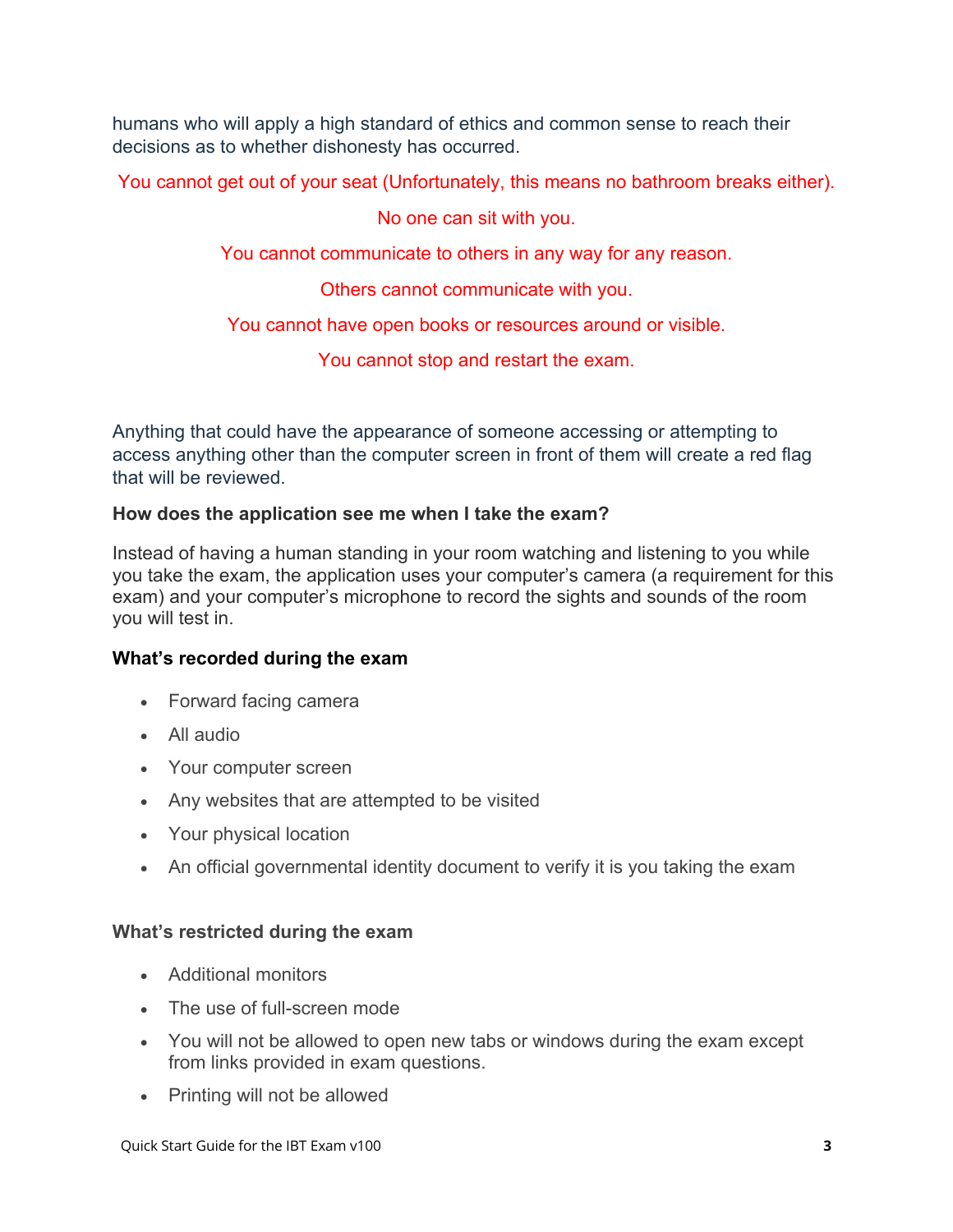- Downloads will not be allowed
- Right-clicking (or two-finger on MAC) will not be allowed

The proctoring app, Proctorio, complies with **GDPR, FERPA**, and other regulations.

Your data will be securely stored in **Los Angeles, California** for 6 months before being deleted.

The software is only running while you take your exam. Once you are done it turns off and you can delete Chrome and the Chrome extension if you choose.

**The proctoring app utilizes Zero-Knowledge encryption to keep your data safe.** - Zero-Knowledge means the company that stores the data knows nothing about the encrypted data on our servers. This unique design means nothing leaves your computer until after it is encrypted and it is never unencrypted until it is unlocked by an authorized IBAO official. It's not just end-to-end encryption, it's a zero-knowledge system.

● This means **only an IBAO official reviewing your exam will have access** to your exam recordings & data.

Because the proctoring app is required, there are several simple system diagnostic tests that are also required. You should perform these system tests in advance of the actual exam date.

IBAO highly recommends doing these *at least 2-3 days prior* to the exam!!

Your computer must have a working camera and microphone.

You must have a distraction free, quiet, test taking environment.

You need a government identification that matches the name on your IBT application.

OK, let's get started!

You must use Google Chrome to take the assessment.

If the thought of installing another browser on your computer seems daunting, it is not. It works the same as downloading anything from the internet. And, when you are done taking the test, you can delete it as if it never existed. Chrome is a free download.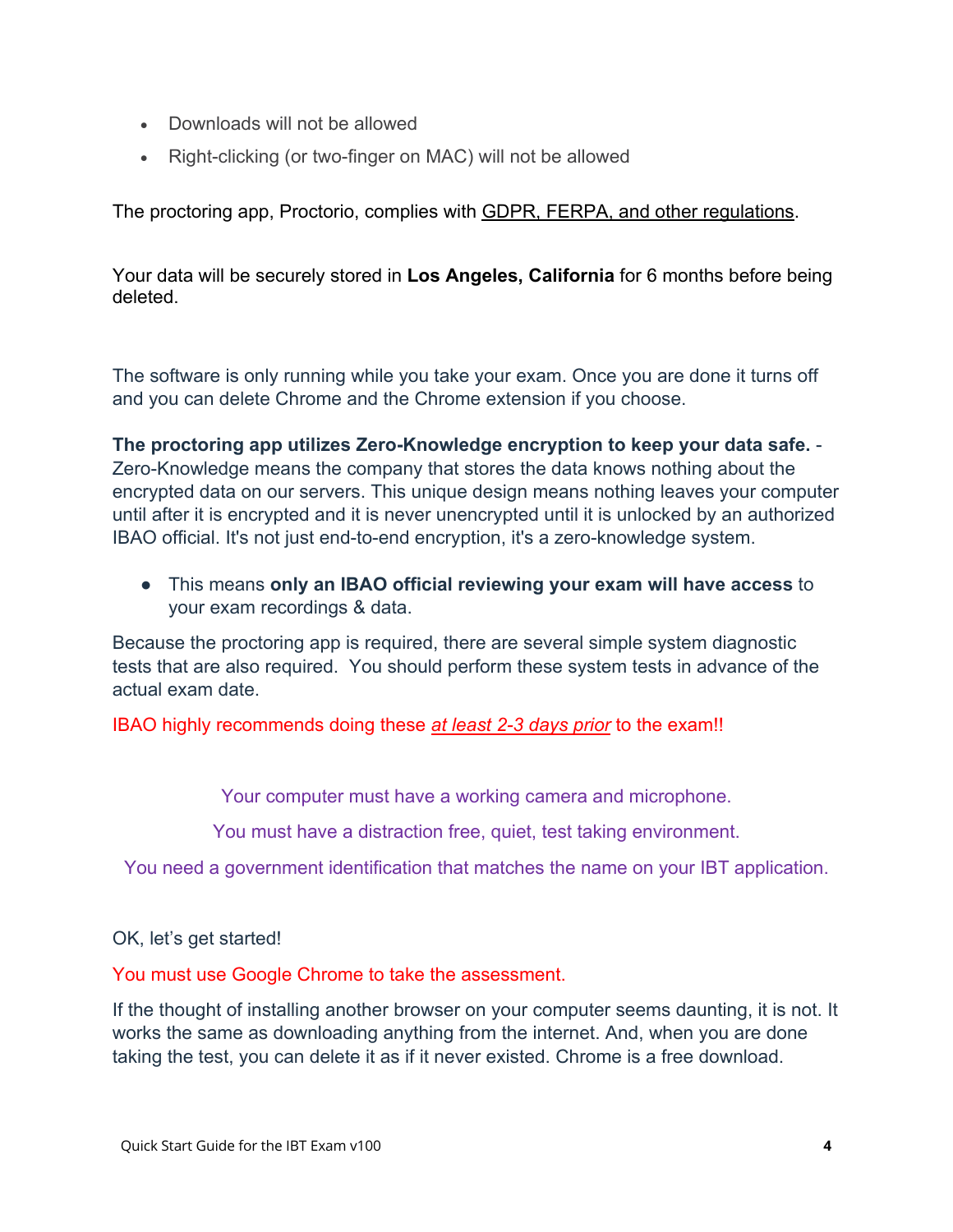You will also be prompted to install the "Proctorio" Chrome extension (another free download). You can easily uninstall and install this extension whenever you want. It is also important to remember that all exam settings are determined by IBAO, not the test software provider.

Let's begin the system checks!

● First, make sure you are using Google Chrome. You can download Google Chrome and install it if you don't already have it on your computer.



● Then open Chrome and head over to getproctorio.com to install the Proctorio Google Chrome extension.

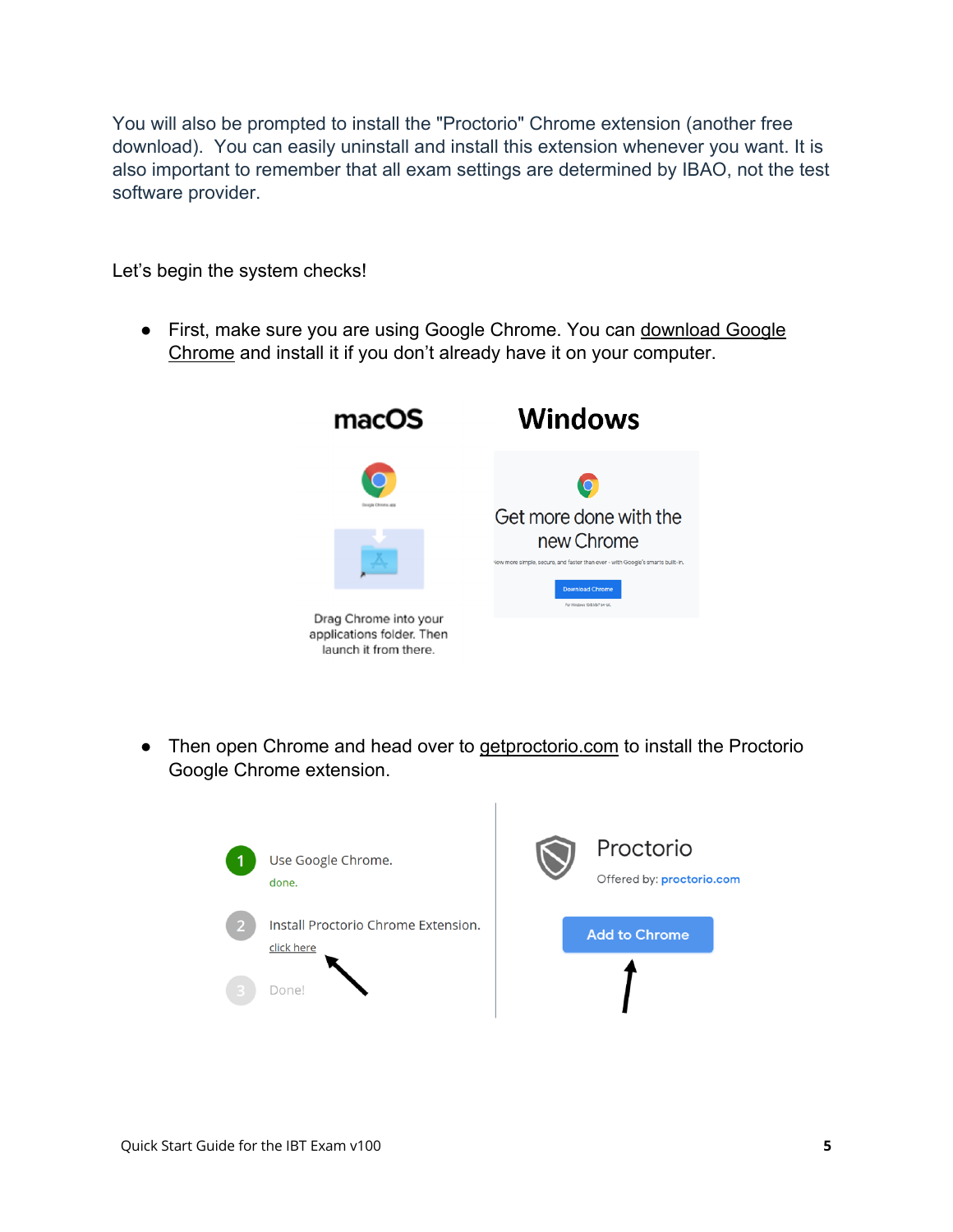● Make sure you have a properly working webcam and microphone and that you are using the latest version of Google Chrome:

## **For Windows**

- o Check to make sure your camera is working:
	- Click the Windows (Start) button
	- Type the word camera. Click on the Camera App
	- You should see yourself on camera. If you do your camera is working.
- o Check to make sure that your microphone is working:
	- Click the Windows (Start) button
	- Type the word Voice Recorder. Click on the Voice Recorder App
	- In Voice Recorder click on the blue Record button record for a few seconds then click stop.
	- Play the new file that was recorded on the left-hand pane.
	- If you hear yourself then you have a properly configured microphone

## **For Macs**

- o Check to make sure Camera works on Mac
- o Click on the Finder button to open the finder
- o Click on the Applications button on the left side
- o Click the Photobooth icon in the applications folder.
	- The camera should come on automatically. If you see yourself the camera is working properly.
- o Check Microphone works on Mac
	- Click Apple icon in the top left corner of the screen.
	- Click System Preferences
	- Under system preferences select Sound either by clicking it or by searching for it in the search text box.
	- Select the Input tab
	- The list of recording devices will appear. Make sure that the "Internal Microphone" is selected. Try speaking into your microphone and look for bars moving beside Input Level while you talk. If they are your mic is working properly





App

Voice Recorder





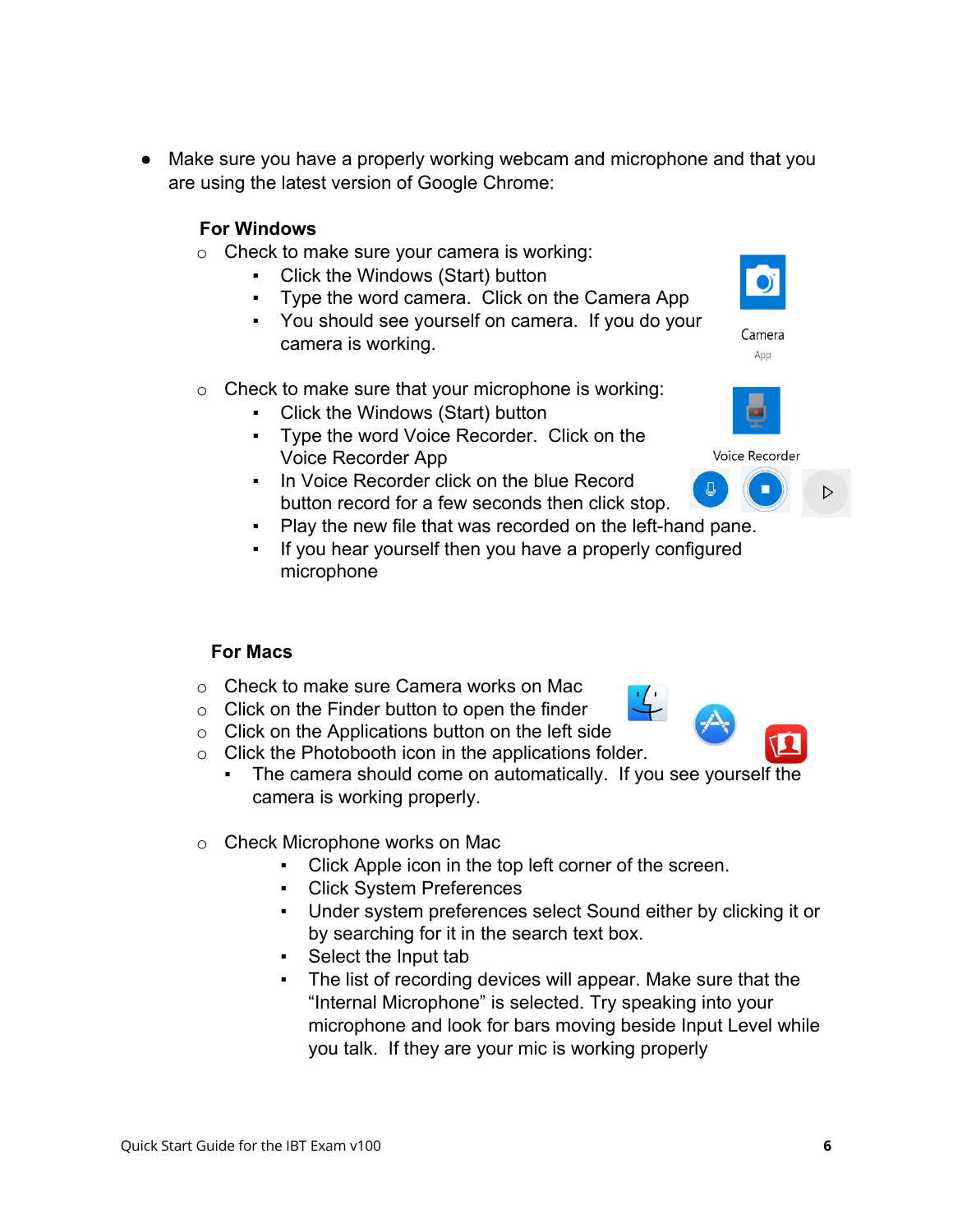o To update your version of Google Chrome go to https://support.google.com/chrome/answer/95414

## *If the camera or microphone are having any issues, please fix those issues before starting your exam*

#### **You are ready to start the assessment when scheduled!**

When you are ready to take the exam, DO THIS:

- 1) Close all browsers, programs, and applications
- 2) Open Chrome
- 3) Click on or follow the link emailed to you. It will be something like: ondemand.questionmark.com/home/405819
- 4) You might be prompted to change your password. If you are, change it and you will be brought back to a similar looking screen.
- 5) At the TOP of the page, click "MY ASSESSMENTS"
- 6) When that page opens, click the arrow with circle around it on the right side of the page.
- 7) This will begin the pre-exam steps and checks.

Once you select the exam, the proctoring software will start automatically.

Before your exam begins, you will be taken through a series of *pre-checks*. These will establish and verify your internet connection, operating system, camera & microphone.

Depending on the exam settings, you may also be asked for permission for camera and microphone access. You must click allow to continue.

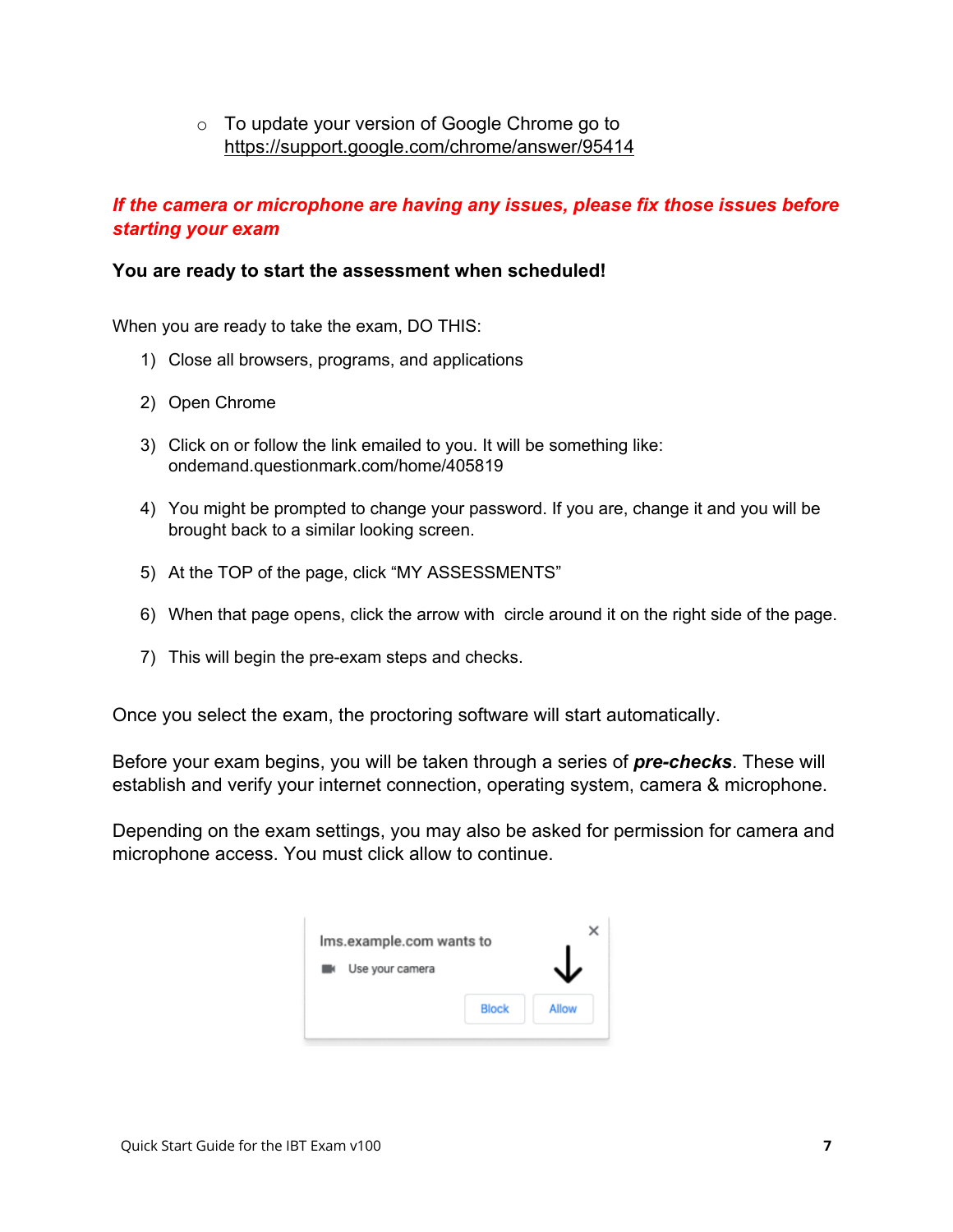If your camera or microphone fails the pre-check, please set their permissions to allow by clicking the padlock icon (upper left) or broken camera icon (upper right) of the Chrome address bar.

| <b>Connection is secure</b>                                          | ×         | ×<br>Camera blocked                                                        |
|----------------------------------------------------------------------|-----------|----------------------------------------------------------------------------|
| Your information (for example, passwords or credit                   |           | This page has been blocked from accessing your<br>camera.                  |
| card numbers) is private when it is sent to this site.<br>Learn more | <b>OR</b> | Always allow https://lms.example.com to<br>$\bullet$<br>access your camera |
|                                                                      |           | Continue blocking camera access                                            |
| Allow<br>Camera                                                      |           | FaceTime HD Camera (Display) (<br>Camera:<br>$\mathcal{L}$                 |
| Microphone<br>Allow                                                  |           |                                                                            |

Depending on pre-determined settings, you may be asked to do specific tasks that will enable your system to interface with the proctoring software and provide access to the assessment.

You will be required to show an acceptable form of ID. (Acceptable forms of identification are government issued photo identification that in which your face and name can be clearly seen).

Depending on the exam settings, you may be asked to share your screen.

# **The "share" button will be disabled until you click on the screen you want to share:**

**STEP 1: SELECT THE SCREEN** 



.<br>Shara you ir amfina e.com

**STEP 2: CLICK SHARE** 

macOS Catalina (10.15) users may experience an error when attempting to share their screen. The solution is to take the browser out of full-screen mode before sharing. To do this, move your mouse/cursor to the upper left hand corner of the browser window, exposing the green browser window button and click it.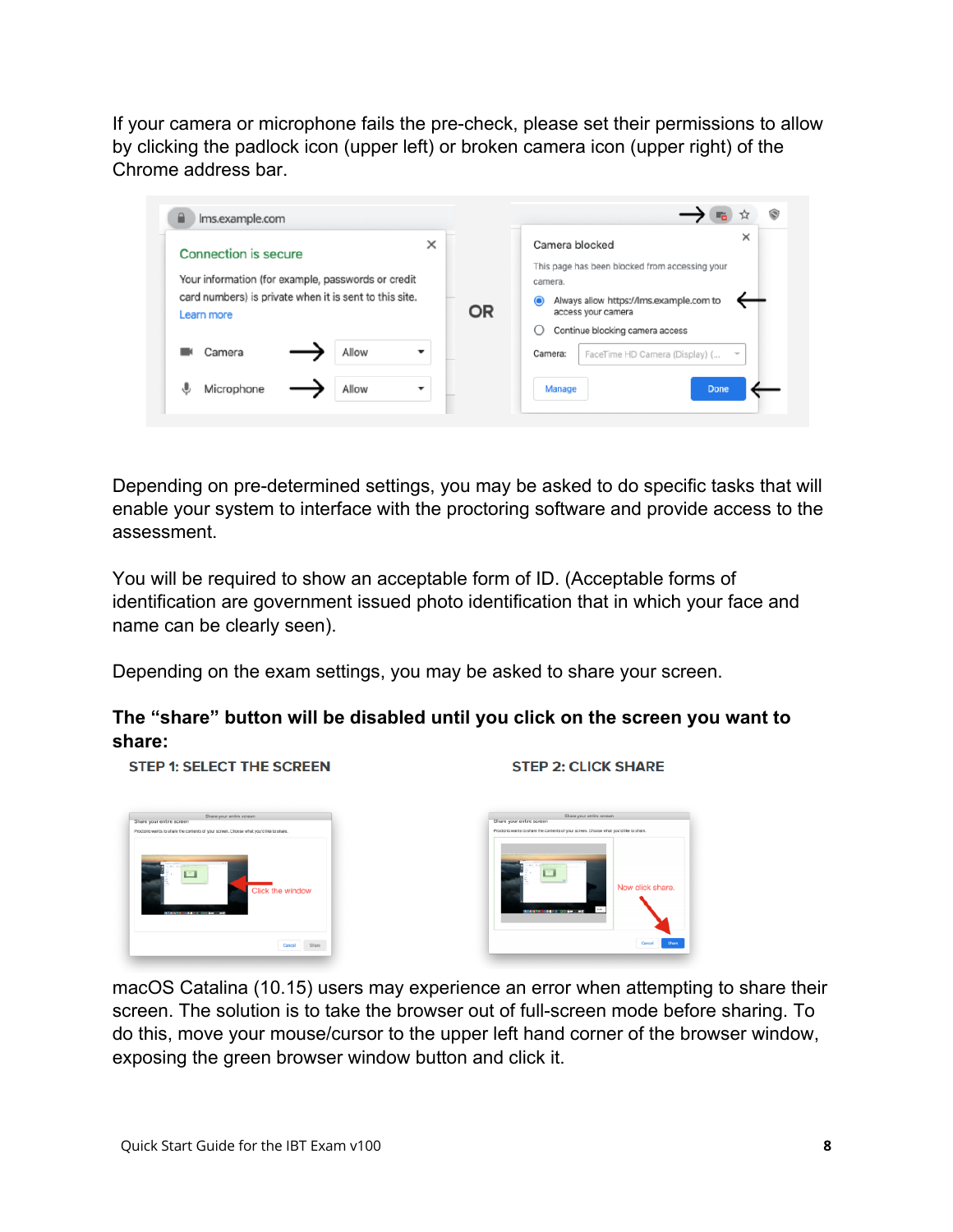

**Note**: You have 3 hours for the IBT exam. Your exam time will not begin until after you have completed the pre-check process and the exam starts.

**Once you've made it through the pre-checks, you are ready to go! Good luck!**

Finishing the assessment

After you have finished and submitted your assessment, close the browser tab or click the "Stop Sharing" button to end the proctored session.



# **Frequently Asked Questions:**

## **What are the technical requirements for my computer?**

|                                    | <b>Windows</b>                                                  | macOS        |  |
|------------------------------------|-----------------------------------------------------------------|--------------|--|
| <b>Browser</b>                     | Chrome with Proctorio extension Chrome with Proctorio extension |              |  |
| <b>Operating system Windows 7+</b> |                                                                 | macOS 10.11+ |  |
| <b>Processor</b>                   | Intel Pentium or better                                         | Intel        |  |
| Free disk space                    | 250 MB                                                          | 250 MB       |  |
| <b>Free RAM</b>                    | $2$ GB                                                          | $2$ GB       |  |
| <b>Upload speed</b>                | $0.092$ Mbps - $0.244$ Mbps                                     |              |  |
| <b>Microphone</b>                  | Any microphone, either internal or external                     |              |  |
| Webcam                             | 320x240 VGA resolution (minimum) internal or external           |              |  |
|                                    |                                                                 |              |  |

## **What if my device does not meet the technical requirements?**

Quick Start Guide for the IBT Exam v100 **9**